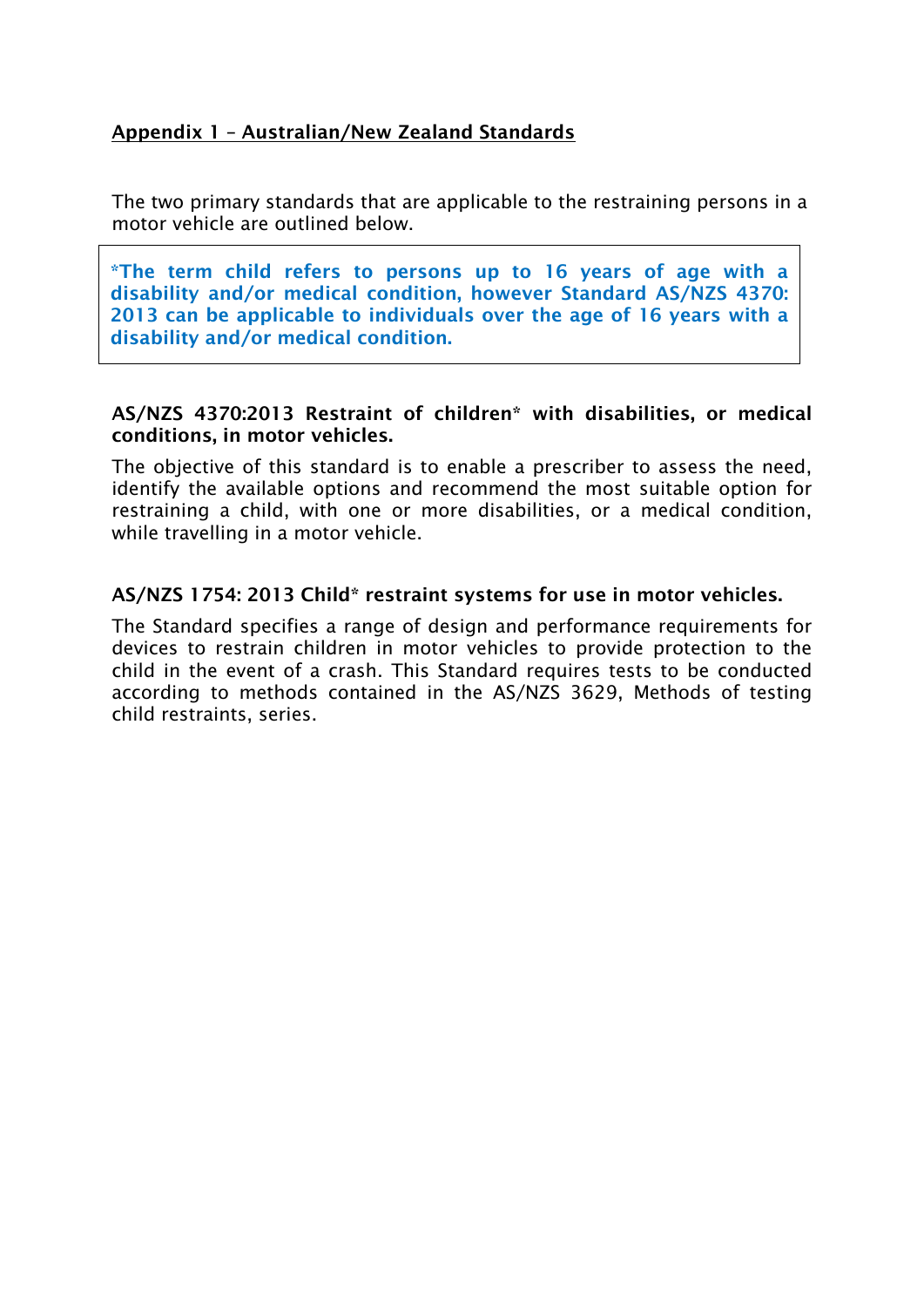# Appendix 2 – Definitions of terms

## Children\* or child\* with disabilities or medical conditions

Persons up to 16 years of age with –

- (a) One or more disabilities (short or long term) as identified by a medical practitioner; and/or
- (b) A medical condition (short or long term), as identified by a medical practitioner

## Child\* restraint

A device used in conjunction with an adult seatbelt or ISOFIX compatible lower attachment connectors to restrain a child passenger of a motor vehicle in the event of a vehicle impact and thus minimize the risk of bodily injury.

## Compliant child\* restraint

In Australia – complies with AS/NZS 1754: 2013 Child restraint systems for use in motor vehicles.

#### Customised restraint

A restraint system that is designed or custom made for the individual child's/adult's needs where compliance to Standards has not been determined.

#### **Harness**

Webbing straps used for restraining the occupant either partially or wholly.

#### Modified child\* restraint

A child\* restraint that includes accessories, postural supports, and/or additional padding that are not provided with the child restraint, and are not included in the child restraint manufacturers instructions for use.

#### Special purpose child\* restraint

A child\* restraint that is specifically designed and designated as suitable for use by a child with a disability or medical condition that complies with one or more of the following standards.

- AS/NZ 1754
- Canadian Motor Vehicle Safety Standard 213
- US Federal Motor Vehicle Safety Standard 213
- Economic Commission for Europe Regulation 44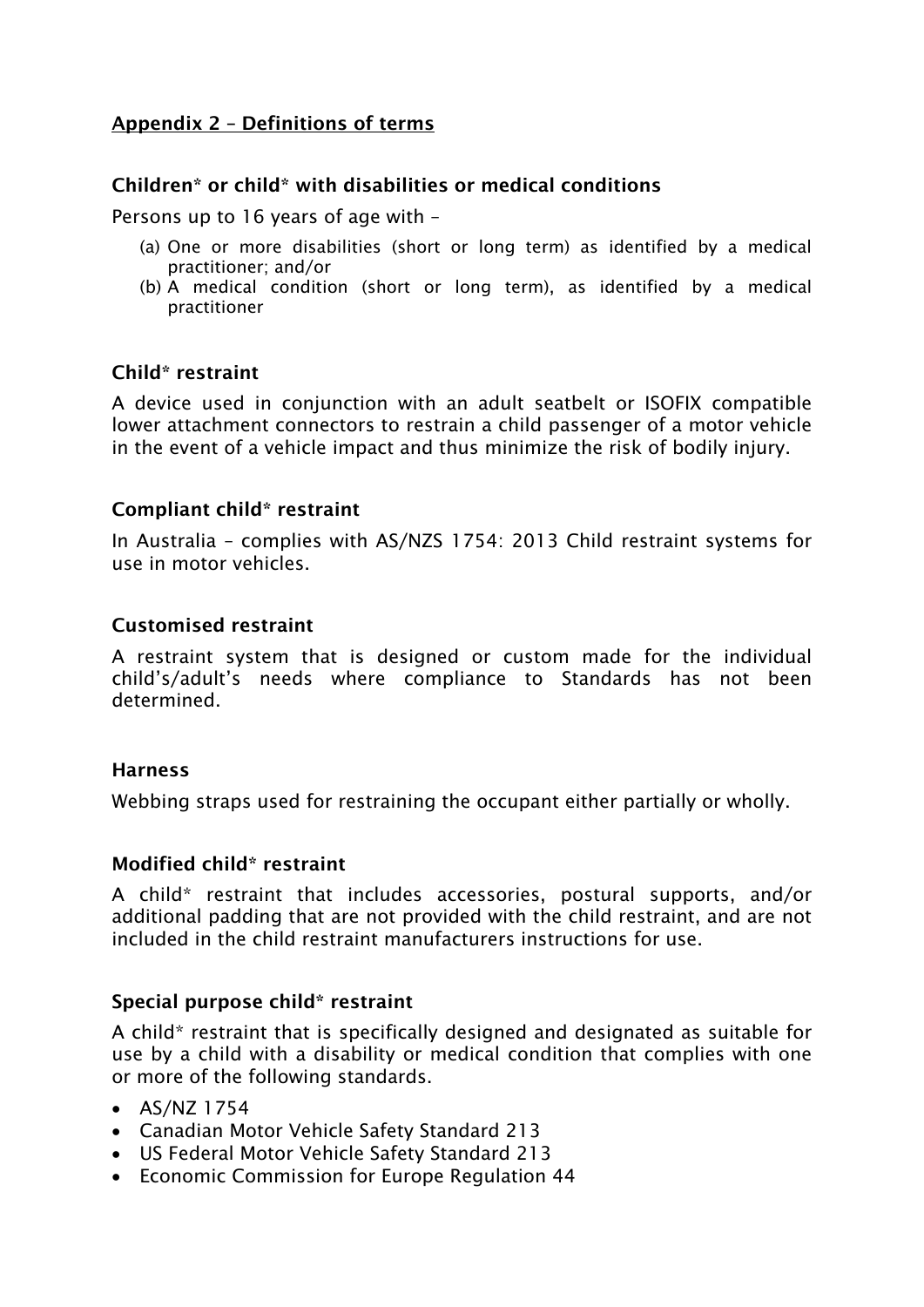# Appendix 3 – Parameters around modifications

## Modifications allowed to a compliant child\* restraint

- When considering modifying a child\* restraint, the integrity of the restraint as supplied by the manufacturer should be maintained.
- The foam or plastic shell of the child\* restraint cannot be modified
- Do not cut/sew harness or webbing straps
- Avoid foam behind or underneath the child\* when possible.
- Ensure any foam being used is:
	- $\checkmark$  Firm (not soft or spongy)
	- $\checkmark$  Does not exceed 2 kilograms in total
	- $\checkmark$  Flame retardant and slow burning
	- $\checkmark$  Covered and secured with flame retardant material to prevent access to the foam
- Folded material/towels are for short term use only